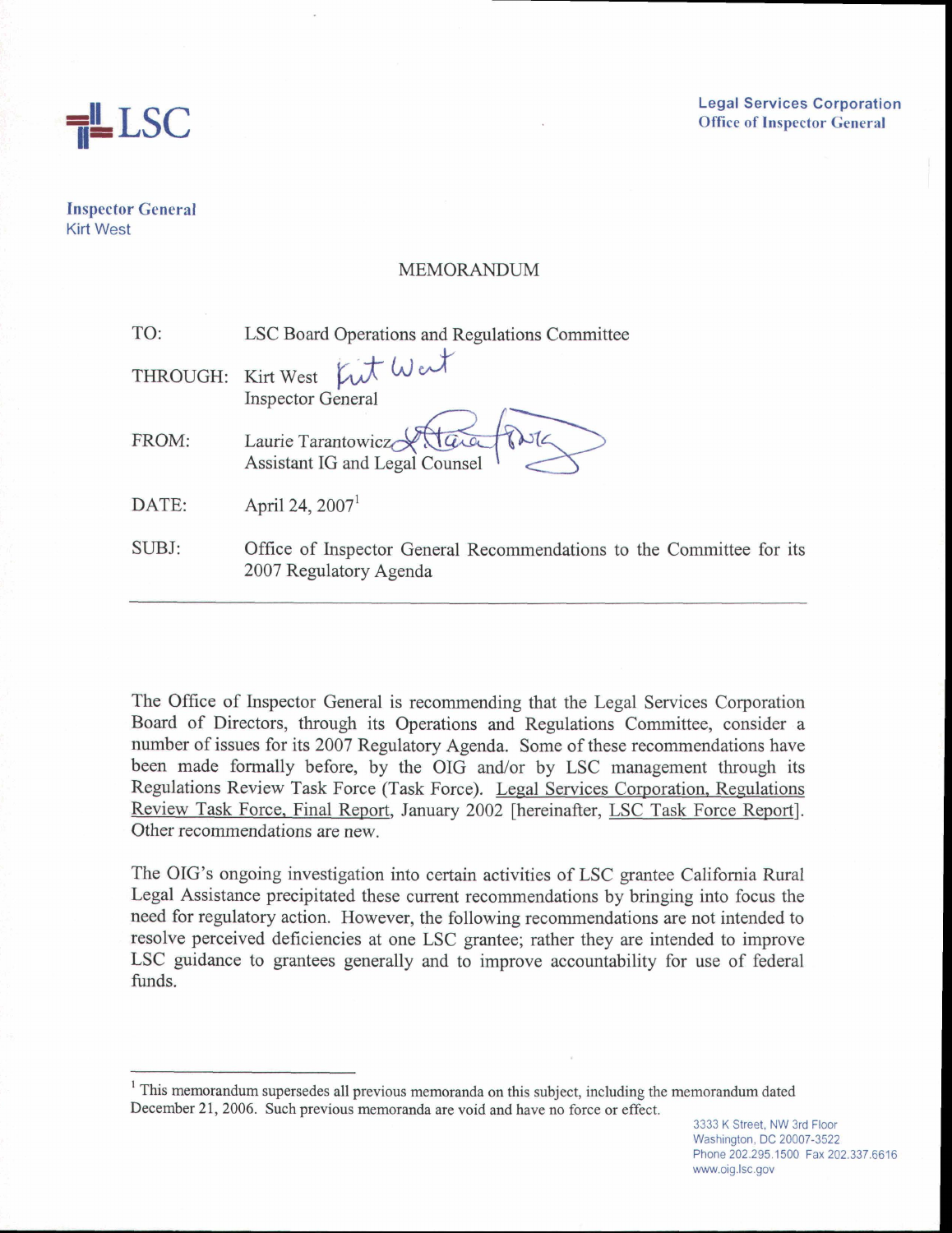# **I.** Issue a Regulation Authorizing Lesser Sanctions

#### A. Background

In years past, LSC has used a percentage penalty as an enforcement tool. Currently, however, when a grantee is found to have violated the restrictions or other conditions under which it receives LSC funding, LSC management has limited tools at its disposal to sanction the grantee or to otherwise induce the grantee to comply. The Board has directed that management not impose lesser sanctions resulting in a reduction in funding of less than 5% of the grant, absent a formal rulemaking.  $45$  C.F.R.  $\frac{1606.2(d)(2)}{v}$ .

Part 1623 allows suspension of all or part of a grantee's funding. Suspensions of funding only last for 30 days, unless the grantee agrees to an extension; suspended funding is returned to the grantee at the end of the 30-day suspension period.

Part 1606 allows termination of the grant, in whole or in part. Termination of funding creates a difficult situation. LSC management must find an alternative organization(s) to provide services in the area previously served by the terminated grantee -- a daunting task in light of state planning and the resultant increase in the area(s) served by a given grantee -- or risk lack of service to clients in the affected service area.

Part 1618 governs enforcement procedures. Part 1618 is of limited functional value as an enforcement tool. LSC also places grantees on month-to-month funding. This tool is of limited usefulness because, although it results in a minor reduction in funding, unless LSC decides to cease funding at the end of a given month, LSC essentially continues to fund the grantee in a manner similar to grantees funded by full term grants. LSC also uses special grant conditions, again a tool of limited usefulness as applied to a grantee that has refused to comply with the terms, conditions, and restrictions under which funding originally was provided.

# B. Task Force Recommendation

The OIG's recommendation is consistent with that of the LSC Task Force, $<sup>2</sup>$  which</sup> recommended the Board's consideration of the application of lesser sanctions in the context of a comprehensive review of LSC's current enforcement regulations, Parts 1606, 1618 and 1623; the Task Force recommendation was made with the highest priority for future LSC rulemaking. The Task Force Report also stated that the LSC Ofice of Compliance and Enforcement desired the ability to impose lesser sanctions in cases in which the degree of noncompliance makes a full suspension or termination of funding a disproportionate penalty. The LSC Task Force recommendation was accepted by LSC management at the time and was accepted by the Board.

<sup>&</sup>lt;sup>2</sup> The OIG has recommended that lesser sanctions be available to LSC management in the past, including to the LSC Task Force.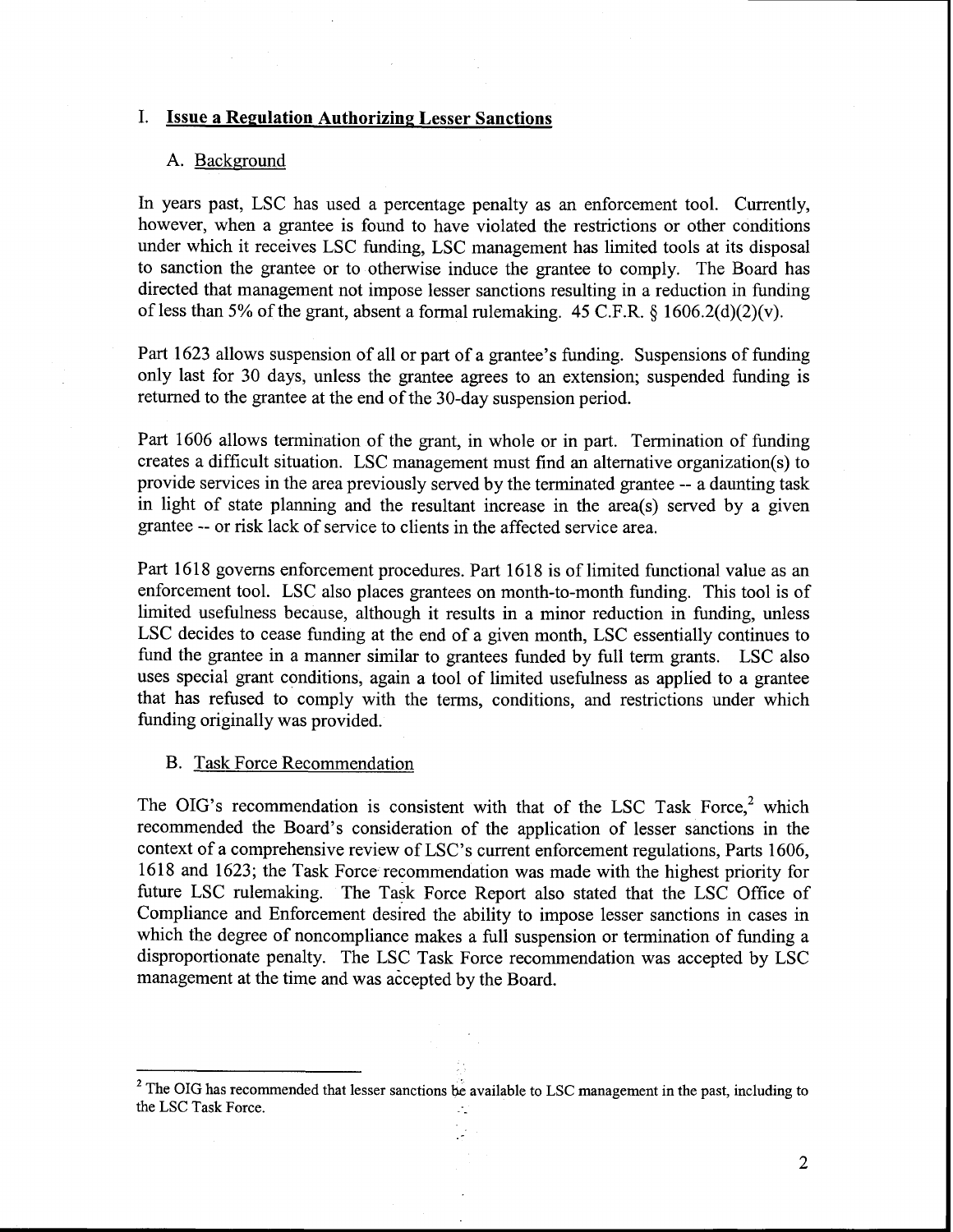### C. OIG Recommendation

The OIG recommends the LSC Board issue a regulation allowing for additional sanctions, historically termed lesser sanctions, and other tools to induce grantee compliance. This will allow the Corporation to assure grantee compliance with the terms and conditions of its grant, including the statutory restrictions, while providing both a more streamlined and a less draconian measure.

As an example, one possible "lesser sanction" would be to impose a non-refundable penalty with minimal procedures, making enforcement quick and effective. The Board may also consider a legislative recommendation, requesting Congress to allow LSC to impose a trustee to replace the executive director, senior management and/or the Board responsible for the violations. A second legislative fix could allow LSC to debar an executive director or senior management that caused the grantee to engage ih the prohibited activities, rather than debarring the recipient organization itself, as provided in current law. The Board also might consider monitoring arrangements similar to those made pursuant to consent decrees.

The imposition of lesser sanctions also would place LSC in a stronger position to defend the termination of a grantee or the non-renewal of a grantee by creating a documented record of the noncompliance and of LSC's efforts to induce compliance.

#### 11. **Revise Part 1635: Timekeeping Requirement**

#### A. Background

LSC's Timekeeping Requirement, Part 1635, provides a basic accountability tool, intended to assure the appropriate use of recipient funds, to improve recipients' internal management of funds, and to assist LSC in its compliance and enforcement activities.

[The regulation] is intended to improve accountability for the use of all funds of a recipient by:

(a) Assuring that allocation of expenditure of LSC funds pursuant to [Regulation 1630, cost standards and procedures] are supported by accurate and contemporaneous records of the cases, matters, and supporting activities for which funds have been expended;

(b) Enhancing the ability of the recipient to determine the cost of specific functions; and

(c) Increasing the information available to LSC for assuring recipient compliance with Federal law and LSC rules and regulations.

45 C.F.R. § 1635.1. LSC originally promulgated the Timekeeping Requirement in anticipation of the statutory requirement found in the FY 1996 Appropriations Act. 104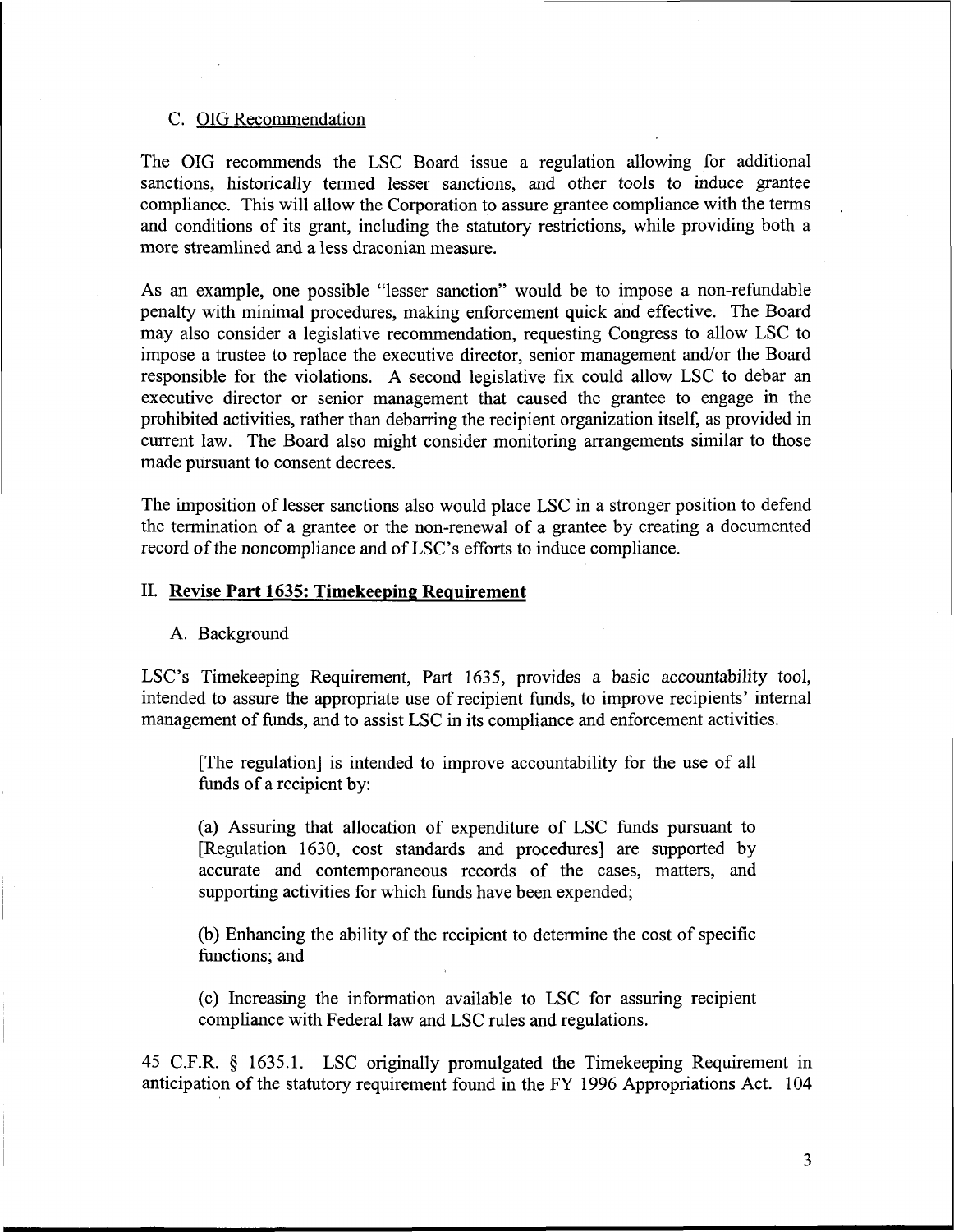Pub. L. 134, 110 Stat. 1321 (1996). The statute requires grantees to "agree" 1 to maintain records of time spent on each case or matter with respect to which the [grantee] is engaged," requires that "[non-LSC funds] are accounted for and reported as recipients and disbursements, respectively, separate and distinct from Corporation funds," and requires grantees to make such records available to LSC and its auditors and monitors.<br>Id. at *§* 504(a)(10).

Part 1635 requires grantee attorneys and paralegals to keep contemporaneous time records for all time spent on each case, matter and supporting activity. 45 C.F.R. § 1635.3. However, although the regulation requires that such records support all expenditures of funds for recipient actions and that the allocation of expenditures be carried out in accordance with LSC's regulation governing cost standards and procedures, 45 CFR Part 1630, the regulation does not require an identifiable nexus between the expenditure of employees' time and the funding source against which employees' time is charged. This missing link makes an accounting of grantee expenditure of funds, particularly on those activities recipients may only engage in with the use of non-LSC funds, difficult, if not impossible.

# B. Task Force Recommendation & Previous LSC Board Action

During 1998-2000, the Board considered amending the Timekeeping Requirement to mandate that timekeeping records be consistent with payroll records. Ultimately, the Board determined that such a requirement was not necessary. The LSC Task Force did not recommend further action on the Timekeeping Regulation. LSC Task Force Report at p. 19. However, it is not clear what the Task Force would recommend had it had before it the additional experience gained in the intervening years, for example, that discussed in the illustration that follows. $3$ 

# C. Illustration of Difficulty in the Field

Because CRLA's timekeeping records are not linked to funding sources the OIG could not readily determine whether certain CRLA activities involving comments on public rulemaking were made with LSC funds or non-LSC funds. LSC OIG Report to the Subcommittee on Commercial and Administrative Law of the House Committee on the Judiciary Regarding the Activities of California Rural Legal Assistance, Inc. (September 14,2006) [hereinafter, OIG Report on CRLA], pp.iii-iv,.

#### D. OIG Recommendation

We are informed that some grantees currently have timekeeping systems with the capacity to link time records to funding sources. For example, the timekeeping software already employed by some grantees incorporates the funding source into the recordation

<sup>&</sup>lt;sup>3</sup> For example, since my tenure as OIG liaison to the Task Force, the knowledge I have gained through the CRLA investigation and other OIG work, leads me to advocate strongly in favor of amending the Timekeeping Requirement to require the llnking of time records to funding source.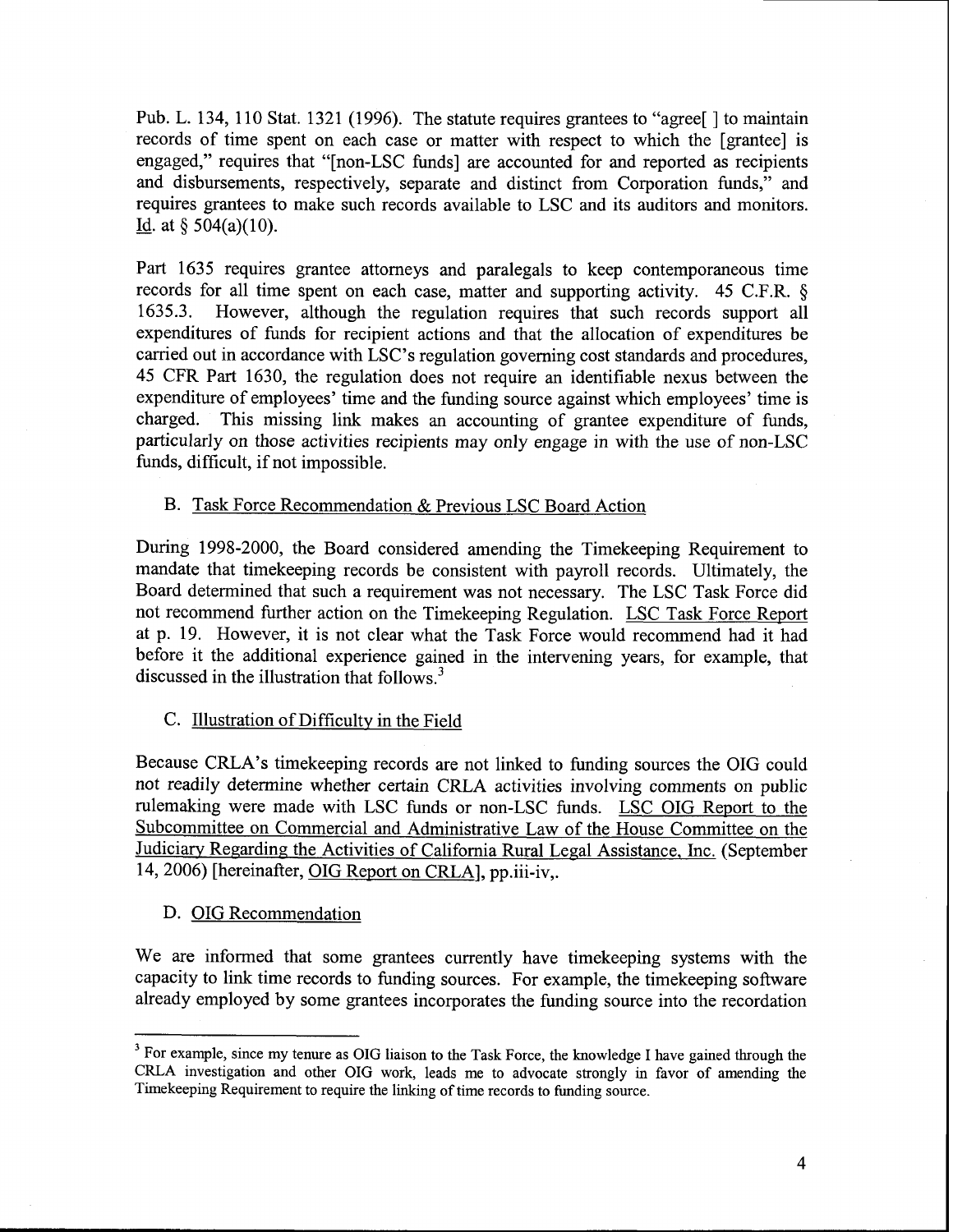of time by staff. These grantees provide guidance to their employees as to how to properly enter their time and the corresponding funding codes. We also understand that CRLA is in the process of implementing such a timekeeping system. Thus, requiring grantees to implement a timekeeping system capable of linking time records to funding source would provide LSC with a tool critical for ensuring accountability while apparently not over-burdening the grantee community.

The OIG recommends that the Board modify the Timekeeping Requirement to include such an obligation. The regulation, otherwise, falls short of fulfilling its stated purpose, to assure the allocation and expenditure of hnds pursuant to Part 1630 is supported by accurate and contemporaneous records, and the purpose evident in the statute, to require both contemporaneous timekeeping records and separate accounting for the use of non-LSC funds.

# **111. Revise Part 1612: Restrictions on Lobbying and Certain other Activities**

A. Background

LSC's regulation governing restrictions on lobbying and certain other activities implements the statutory lobbying restriction, and is intended to "ensure that LSC recipients and their employees do not engage in certain prohibited activities, including representation before legislative bodies or other direct lobbying activity, grassroots lobbying, participation in rulemaking, public demonstrations, advocacy training, and certain organizing activities." 45 C.F.R. **8** 1612.1. The regulation also provides guidance for appropriate recipient participation in public rulemaking, efforts with State or local governments regarding recipient funding, and responding to requests of legislative and administrative officials. Id.

The statutory lobbying restriction prohibits grantees from engaging in the following activities:

- Making funds, personnel, or equipment available for certain redistricting and census activities;
- "[A]ttempt[ing] to influence the issuance, amendment, or revocation of any executive order, regulation, or other statement of general applicability and future effect by any Federal, State, or local agency;"
- "[A]tempt[ing] to influence any part of any adjudicatory proceeding of any Federal, State, or local agency if such part of the proceeding is designed for the formulation or modification of any agency policy of general applicability and future effect;"
- [A]ttempt[ing] to influence the passage or defeat of any legislation, constitutional  $\bullet$ amendment, referendum, initiative, or any similar procedure of the Congress or a State or local legislative body;"
- [A]ttempt[ing] to influence the conduct of oversight proceedings of the  $\bullet$ Corporation or any person or entity receiving financial assistance provided by the Corporation."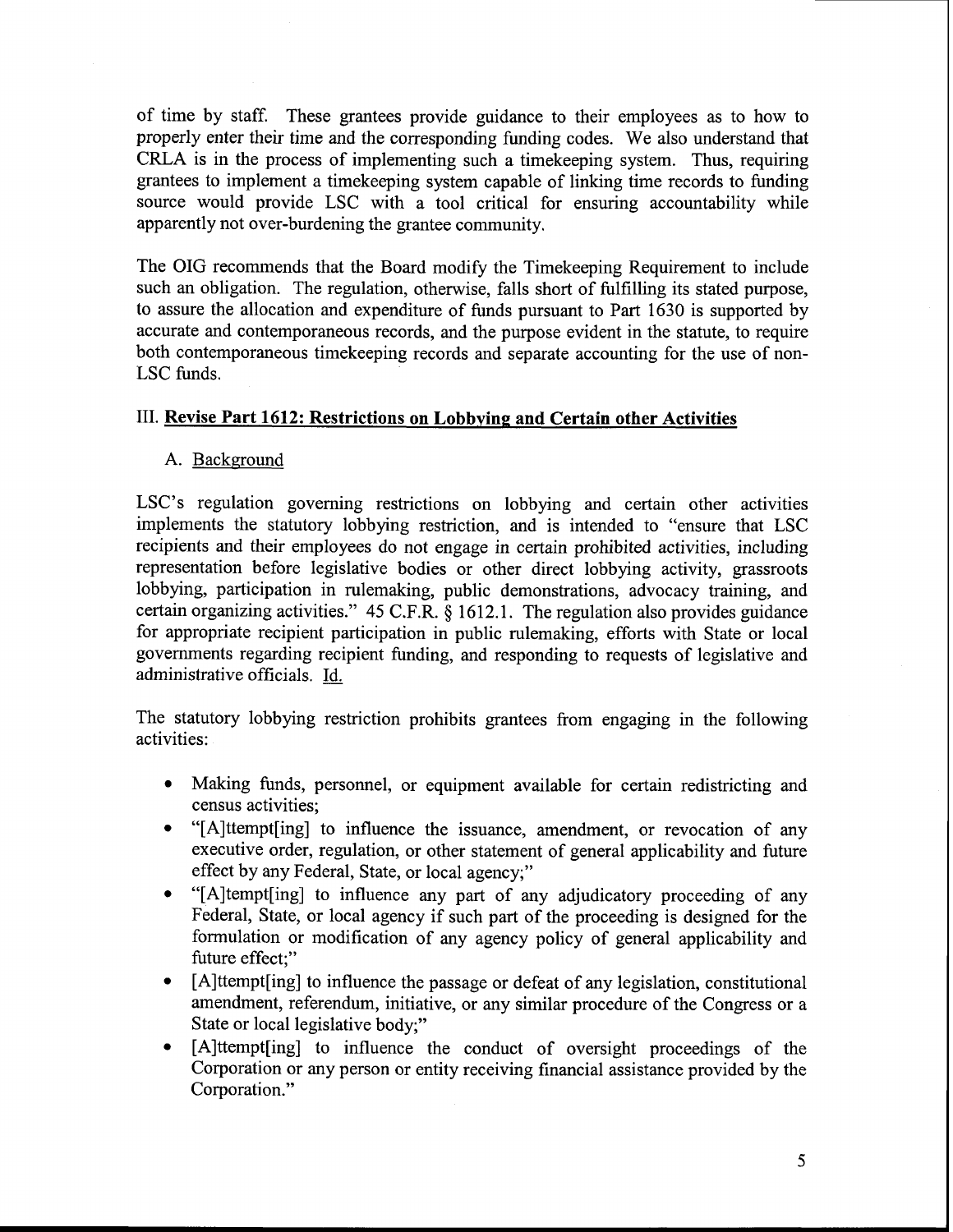104 Pub. L. 134, 1 10 Stat. 1321 (1996), *5* 504(a)(l)-(5). The statute permits the use of non-LSC funds for certain activities relating to governmental funding for recipients, for commenting on public rulemaking, or for responding to certain requests for information or testimony by certain government bodies or members. Id. at *\$5* 504(a)(19) & 504(e).

LSC's Lobbying Regulation implements these restrictions (and others) but the OIG finds certain sections of the regulation to be confusing and to provide insufficient implementing guidance to grantees on what constitutes prohibited and permissible activities. As such, grantees cannot be confident their activities fall within the parameters of permissible behavior and LSC cannot assure grantee compliance with the statutory restrictions.

The following provides an example of the regulation's generally confusing language. The law prohibits grantees from "attempt[ing] to influence the issuance, amendment, or revocation of any executive order, regulation, or other statement of general applicability and fiture effect by any Federal, State, or local agency," Id. at *5* 504(a)(2) (emphasis added). LSC Regulation 1612.3(b) prohibits grantees from attempting to influence any "executive order" or "rulemaking." The regulation in section 1612.2(d)(1), defines "rulemaking" to include "any agency process for formulating, amending, or repealing rules, regulations, or guidelines of general applicability and future effect issued by the agency pursuant to Federal, State, or local rulemaking procedures," and then includes examples of formal rulemaking procedures. The regulation then provides that "rulemaking" does not include either administrative proceedings of particular applicability or communications with agency personnel "for the purpose of obtaining information, clarification, or interpretation of the agency's rules, regulations, guidelines policies or practices." 45 C.F.R. *5* 1612.2(d)(2). The regulation goes on to define "public rulemaking" which appears to be a subset of "rulemaking." 45 C.F.R. § 16 12.2(e). In another section, the regulation refers to "negotiated rulemaking" as separate subset of "rulemaking." \$ee 45 C.F.R. *5* 1612.6(a) (3). The use the term "rulemaking" in varying contexts appears to muddle the meaning of the term for LSC purposes. Thus what is and is not permissible under LSC Regulations is confusing.

This lack of clarity leads to and, at the same time, conceals the lack of sufficient implementing guidance. The regulation only addresses the phrase found in the statute "or statement of general applicability or future effect" in the context of the "rulemaking" definition which requires a formal proceeding generally associated with the regulation making process. 45 C.F.R.  $\S$  1612.2 (d)(1). Thus the regulation appears to equate "rulemaking" with .both "regulation" and "or statement of general applicability or future effect," else the phrase is completely unimplemented in LSC regulations. As a result, LSC regulations provide no guidance to grantees for activities that go beyond what is clearly permissible under the regulation -- communications for the purpose of obtaining information, clarification or interpretation -- but fall short of what is prohibited by the regulation -- cornmunications aimed at influencing the amendment of a "statement of general applicability and future effect" when the amendment is not made through a public rulemaking or other formal procedure.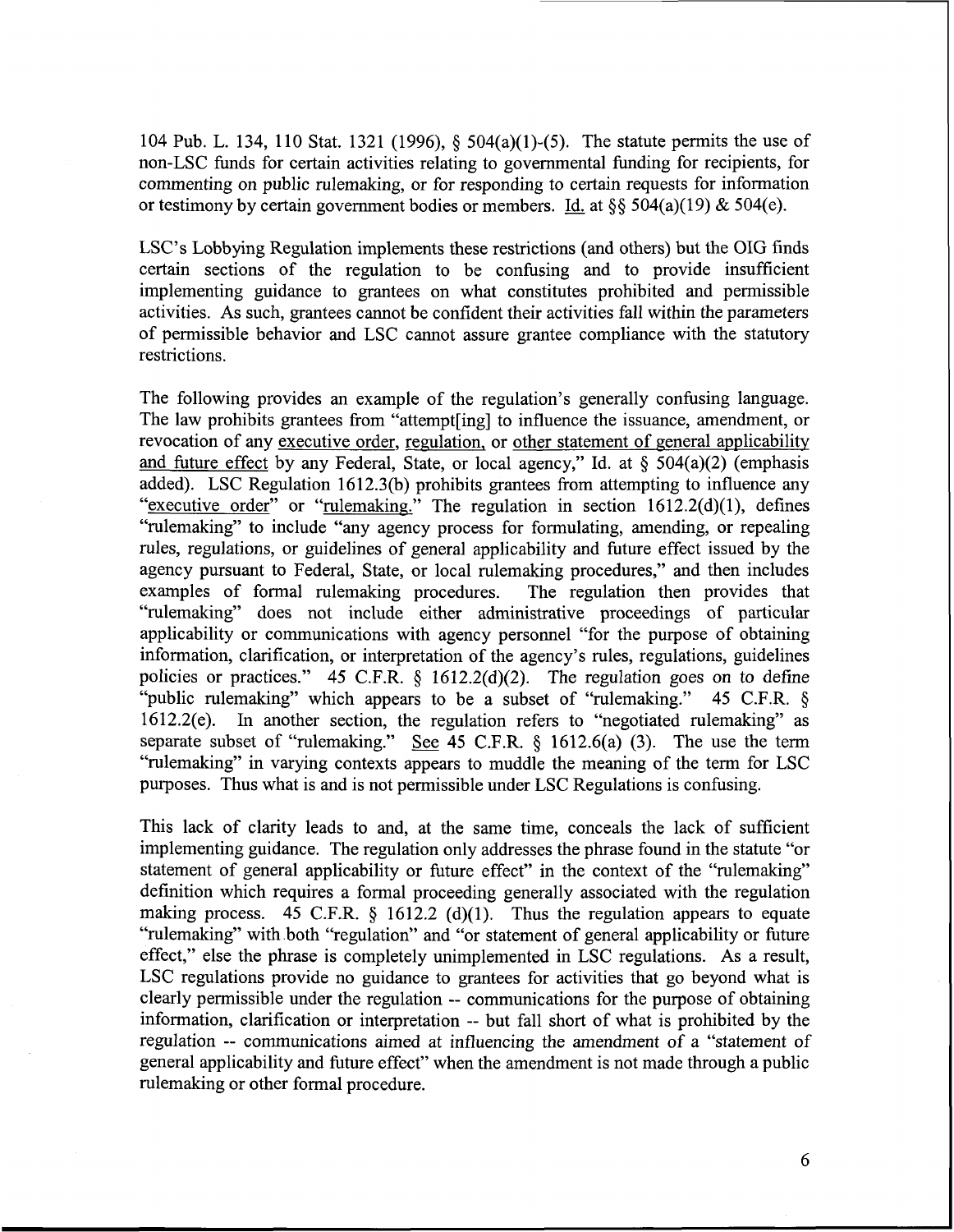# B. Task Force Recommendation

The LSC Task Force did not recommend action on the Lobbying Regulation. LSC Task Force Report at p. 8.

### C. Illustration of Difficulty in the Field

In the CRLA investigation the OIG found instances of CRLA staff contacts with agency personnel aimed at changing agency practice. Some of these contacts appear to be outside formal rulemaking proceedings but are clearly aimed at changing agency statements of general applicability and future effect. OIG Report on CRLA, pp. 21-27.

# D. OIG Recommendation

The OIG recommends the LSC Board amend Part 1612 to provide clearer and more adequate guidance on lobbying and related restrictions.

# IV. **Revise Part 1608: Prohibited Political Activities**

### A. Background

The LSC Act addresses political activities by LSC and grantee staff and provides that "[elmployees of the Corporation or of recipients shall not at any time intentionally identify the Corporation or the recipient with any partisan or nonpartisan political activity associated with a political party or association, or the campaign of any candidate for public or party office," and that "[e]mployees of the Corporation and [recipient] staff attorneys shall be deemed State or local employees for purposes of  $[the Hatch Act]<sup>4</sup> 42$ USC § 2996e(e) (emphasis added). LSC's implementing regulation (Political Activities Regulation) generally mirrors the LSC Act without providing additional guidance with respect to what constitutes "intentional identify[ing]" the Corporation or a recipient. The Office of Legal Affairs has issued limited guidance stating, for example, that an

<sup>&</sup>lt;sup>4</sup> The Hatch Act applies to executive branch state and local employees principally employed in connection with programs financed in whole or in part by loans or grants made by the United States or a federal agency. The Hatch Act has been made applicable to employees of certain private nonprofit organizations such as LSC through separate legislation, e.g., the LSC Act for LSC employees and staff attorneys. The Hatch Act generally permits employees to run for public office in nonpartisan elections, campaign for and hold office in political clubs and organizations, actively campaign for candidates for public office in partisan and nonpartisan elections, contribute money to political organizations and attend political fundraising functions, while prohibiting employees from being candidates for public office in a partisan election, using official authority or influence to interfere with or affect the results of an election or nomination, and directly or indirectly coerce contributions from subordinates in support of a political party or candidate. *See* U.S. Office of Special Counsel, http://www.osc.gov/ba state.htm.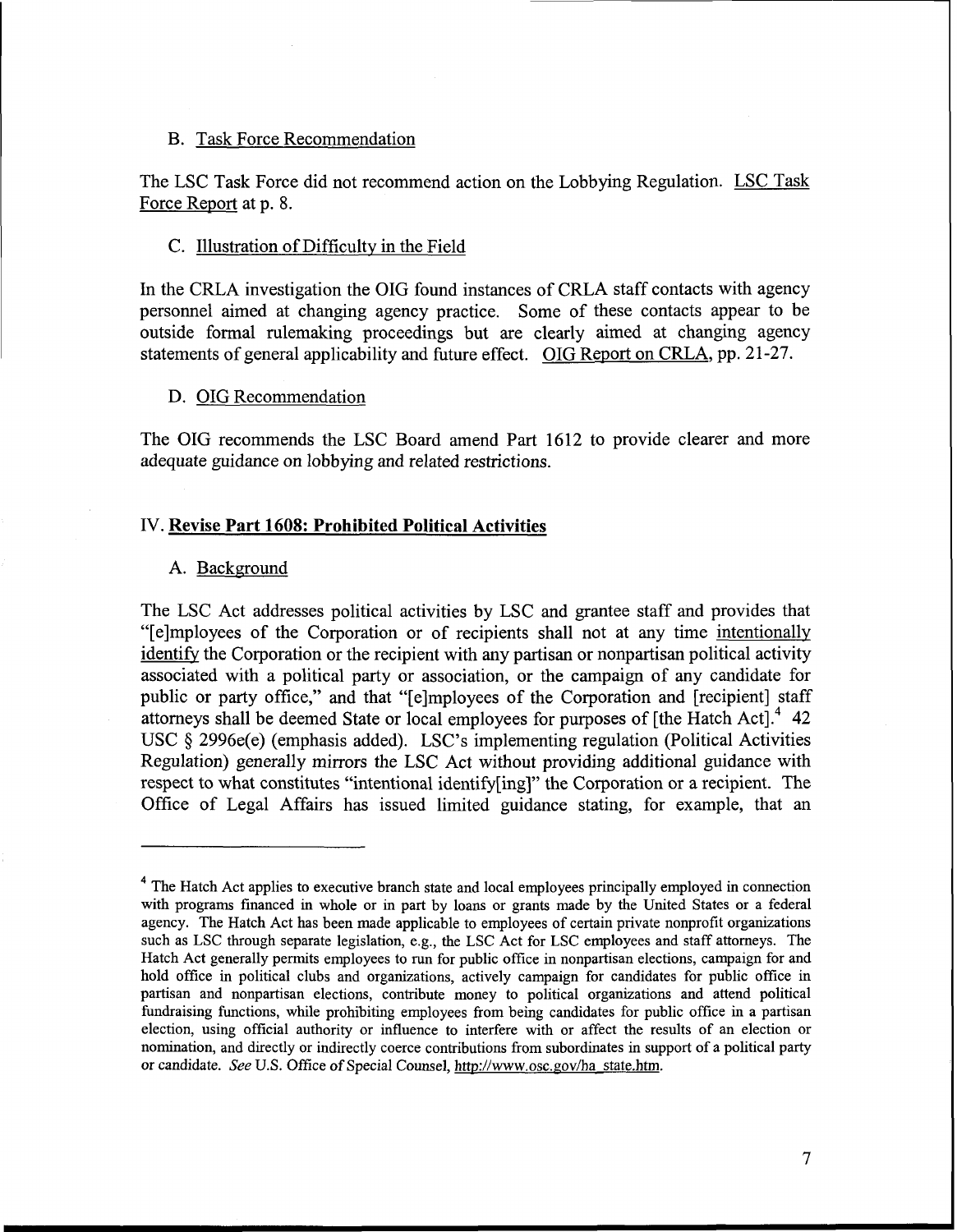employee of a grantee who is a candidate for a non-partisan office may list the grantee as his/her employer without running afoul of the prohibition.

# B. Task Force Recommendation

The LSC Task Force recommended action on the Political Activities regulation to make clarifying and structural changes in order to make the rule easier to use and apply. LSC Task Force Report at p. 6.

# C. Illustration of Difficultv in the Field

The following provides an example of the need for clarification and guidance. In the CRLA investigation, the OIG found that a high level CRLA employee who works as a fair housing advocate in her position at CRLA publicly identified herself as a sponsor of a fund raising event in 2004 by "Fair Housing Advocates for Kerry." The Fair Housing Advocates for Kerry website identified this employee not only as a sponsor of the event but as a sponsor affiliated with CRLA, thus indicating that her sponsorship was in her capacity as a CRLA fair housing advocate. LSC's Office of Compliance and Enforcement, to which the OIG referred the CRLA findings, concluded this did not violate the prohibition; OCE found the situation to fall outside the parameters of what it means to "intentionally identify" the recipient, CRLA, with the political activity, the fund raising activity associated with a candidate for political office. OCE relied on the abovereferenced OLA opinion; OLA was not asked to provide an opinion to OCE on this issue.

The OIG finds the OLA opinion inapposite, dealing with an employee providing biographical data (e.g., name of employer) rather than an employee providing associational information, that is, sponsoring the political fund raising activity in her capacity as a fair housing advocate and identifying herself as associated with CRLA, the organization for which the individual acts as a fair housing advocate. Moreover, the OLA opinion is limited to application of the prohibition against "intentionally identify[ing]" the recipient with political activity and does not address the Hatch Act restrictions on grantee employee activities. See 42 USC  $\S$  2996e(e)(2). As applicable to LSC and grantee employees, the Hatch Act prohibits "the use of official authority or influence to interfere with or affect the results of an election or nomination." 5 USC 1502(a)(l). Material from the United States Office of Special Counsel, responsible for enforcing the Hatch Act, indicates that this restriction prohibits employees from using their official title while participating in political activity.<sup>5</sup> This material, as well as discussions with Office of Special Counsel staff, indicates that the CRLA employee's association of CRLA with the political fund raiser likely would violate the Hatch Act.

**<sup>5</sup>**Attached hereto are the following Office of Special Counsel opinions, Redacted Letter from William E. Reukauf, Associate Special Counsel for Investigation and Prosecution, and Redacted Letter from Mariama Liverpool, Attorney, Hatch Act Unit.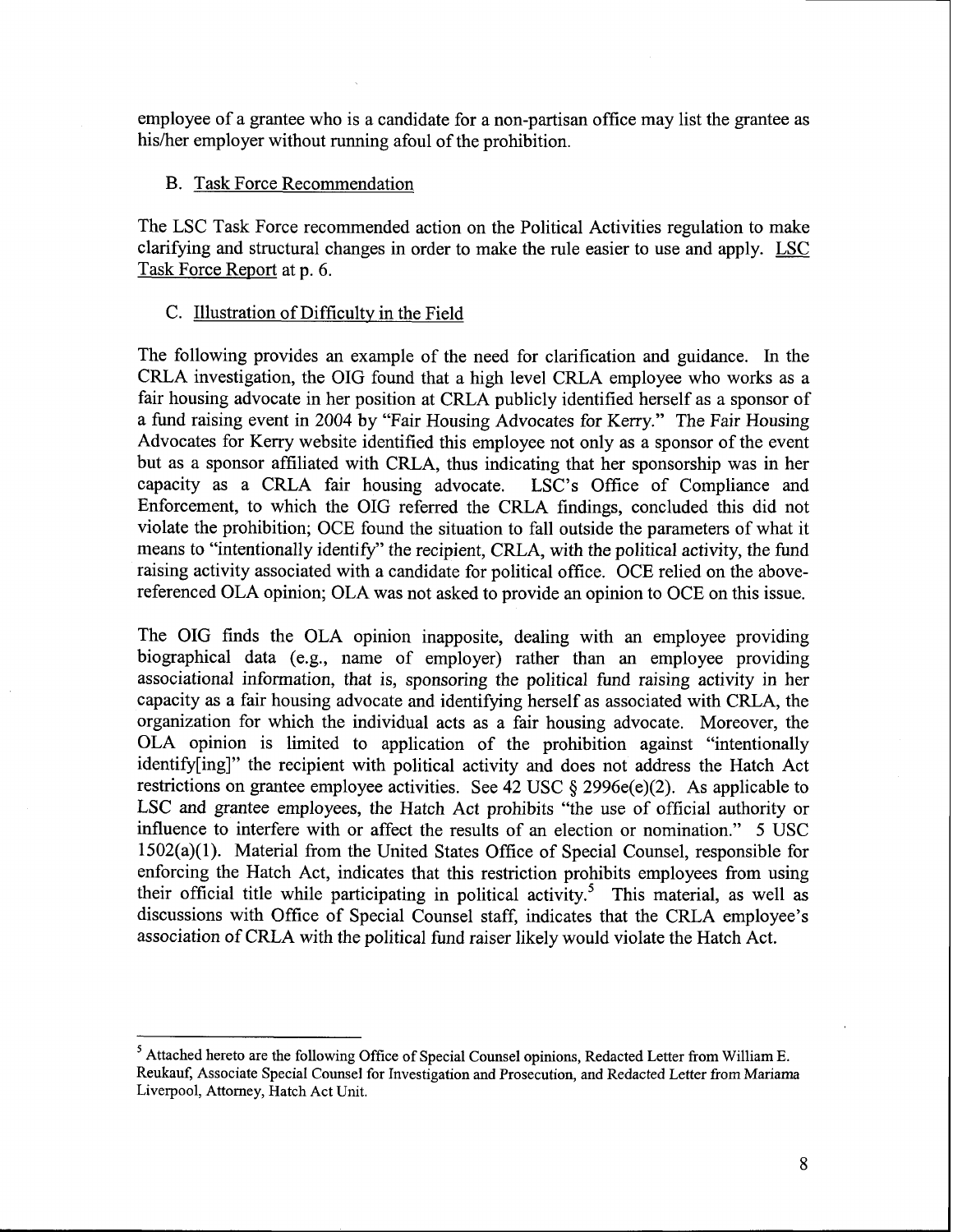# D. OIG Recommendation

The OIG recommends the LSC Board modify the Political Activities Regulation to provide guidance on what it means to "intentionally identify" the Corporation or the recipient with activities in contravention of the law, as well as other clarifications as needed. We recommend LSC work closely with the United Stated Office of Special Counsel in formulating the clarifying guidance.

Even if the Board ultimately were to disagree with the OIG's interpretation in the situation described above, the example nonetheless provides a sound basis for modification of the Political Activities Regulation so as to offer additional guidance and clarity on the question of "intentional [identification]" by employees with political activities, and the scope of the other Hatch Act restrictions.

We recommend that Part 1608 also address the situation in which an employee engaged in political activities covered by the regulation uses his or her official LSC or grantee title and affiliation but designates its use as "for identification purposes only." We also found this situation during the CRLA investigation. OIG Report on CRLA at p. 20.

# **V. Issue a Regulation Addressing when it is Permissible for Grantees to Perform Work Without a Client**

# A. Background

The question of whether, and if so the extent to which, grantees may perform work without having a client does not present a simple answer. At least with regard to work on a particular piece of litigation, such efforts appear inconsistent with the premise on which funding is supplied, that it will be used to provide legal assistance to eligible clients. $^6$ 

<sup>&</sup>lt;sup>6</sup> In addition to the overall purpose of establishing LSC, several restrictions and requirements touch on the notion. See LSC Act, supra note 4,  $\S$  2996b(a) (discussing overall purpose: LSC established "for the purpose of providing financial support for legal assistance in noncriminal proceedings or matters to persons financially unable to afford legal assistance); see also id. at **5** 2996 (discussing congressional findings and declaration of purpose). See LSC Act, supra note 4, § 2996f(a)(2), LSC Regulations, supra note 6, Part 1611 (discussing *financial eligibility*: before providing legal assistance, grantees must determine that an notion. See LSC Act, supra note 4, § 2996b(a) (discussing overall purpose: LSC established "for the purpose of providing financial support for legal assistance in noncriminal proceedings or matters to persons financially u purpose of providing financial support for legal assistance in noncriminal proceedings or matters to persons financially unable to afford legal assistance); <u>see also id.</u> at § 2996 (discussing congressional findings and d grantees may devote time and resources only to those cases or matters the grantee has determined to be within its priorities after appraising the needs of its eligible client population); 1996 Appropriations Act, supra note 5, § 504(a)(10)(A) and LSC Regulations, supra note 6, Part 1635 (discussing *timekeeping*: grantees must maintain records of time spent on each case, matter or supporting activity in which the grantee is engaged); 1996 Appropriations Act, supra note 5,  $\S$  504(a)(8) and LSC Regulations, supra note 6, Part 1636 (discussing *client identity and statement of facts*: grantee must identify its client in complaints filed or in pre-complaint negotiations and must maintain a statement of facts forming the basis for the complaint); LSC Regulations, supra note 6, Part 1611 (discussing retainer agreement: grantees must execute retainer agreements with clients in extended service cases, although not where only brief service or grantee is engaged); 1996 Appropriations Act, supra note 5, § 504(a)(8) and LSC Regulations, supra note 6, Part 1636 (discussing *client identity and statement of facts*: grantee must identify its client in complaints file